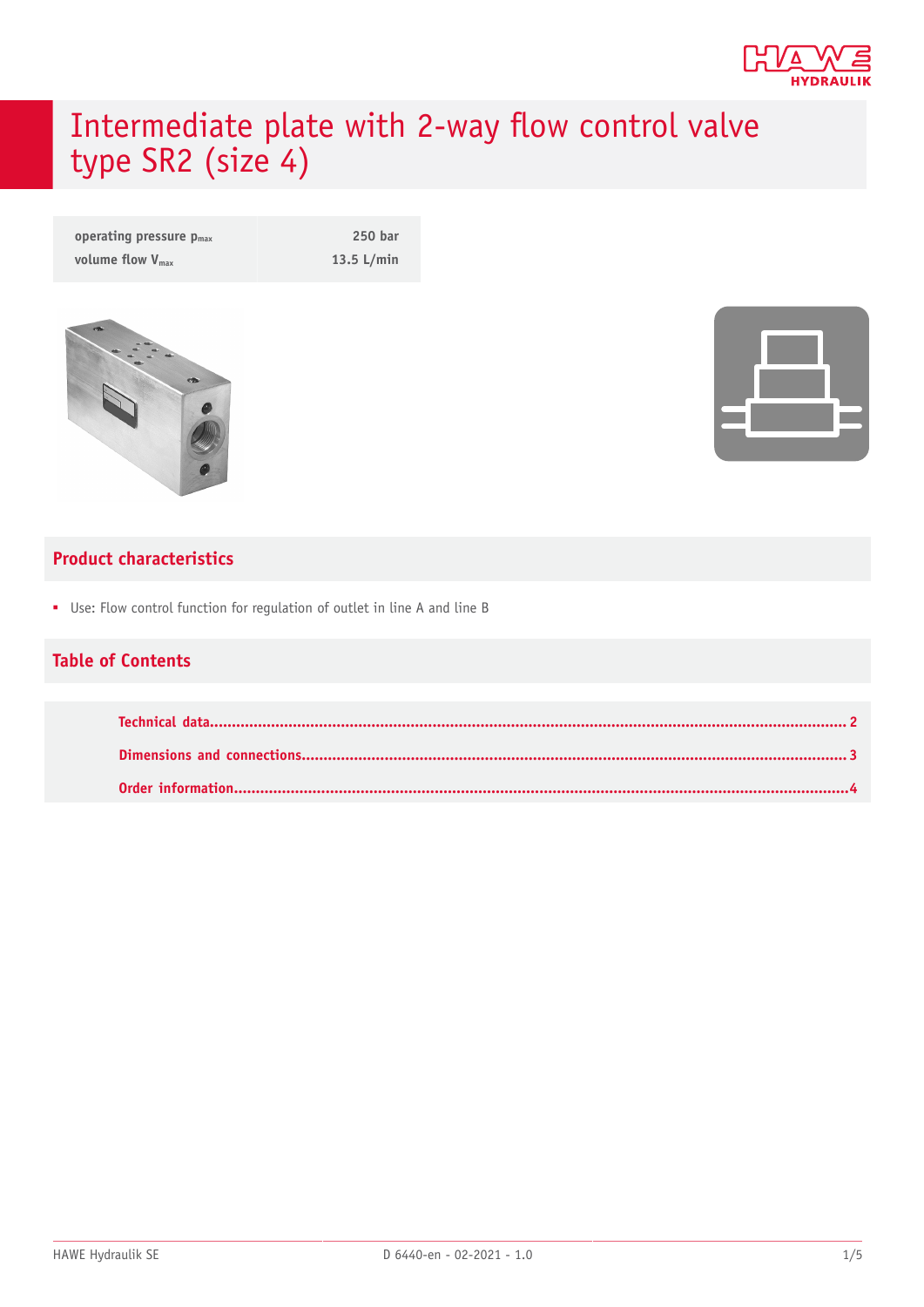

### <span id="page-1-0"></span>**Technical data**

#### **General**

| design            | modular design            |
|-------------------|---------------------------|
| weight            | 0.42 kg                   |
| mounting position | arbitrary                 |
| connection size   | ISO4401-02-01-0-05 (NG04) |

### **Hydraulic parameters**

Hydraulic fluid: mineral oil according to DIN 51524, other media on request

| max. operating pressure | 250 bar      |
|-------------------------|--------------|
| max. volume flow        | 13.5 $L/min$ |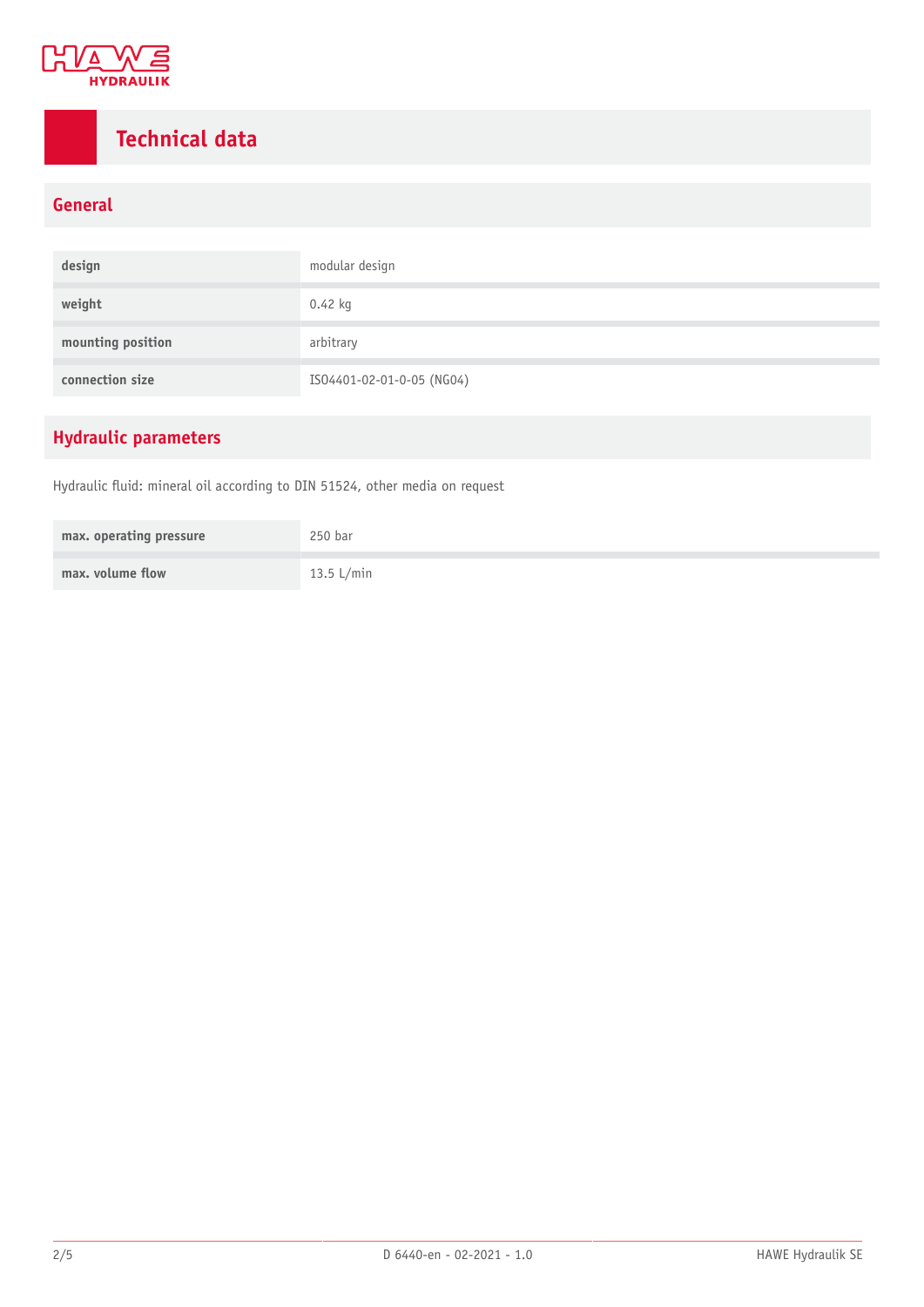

## <span id="page-2-0"></span>**Dimensions and connections**

Dimensions are given in mm.

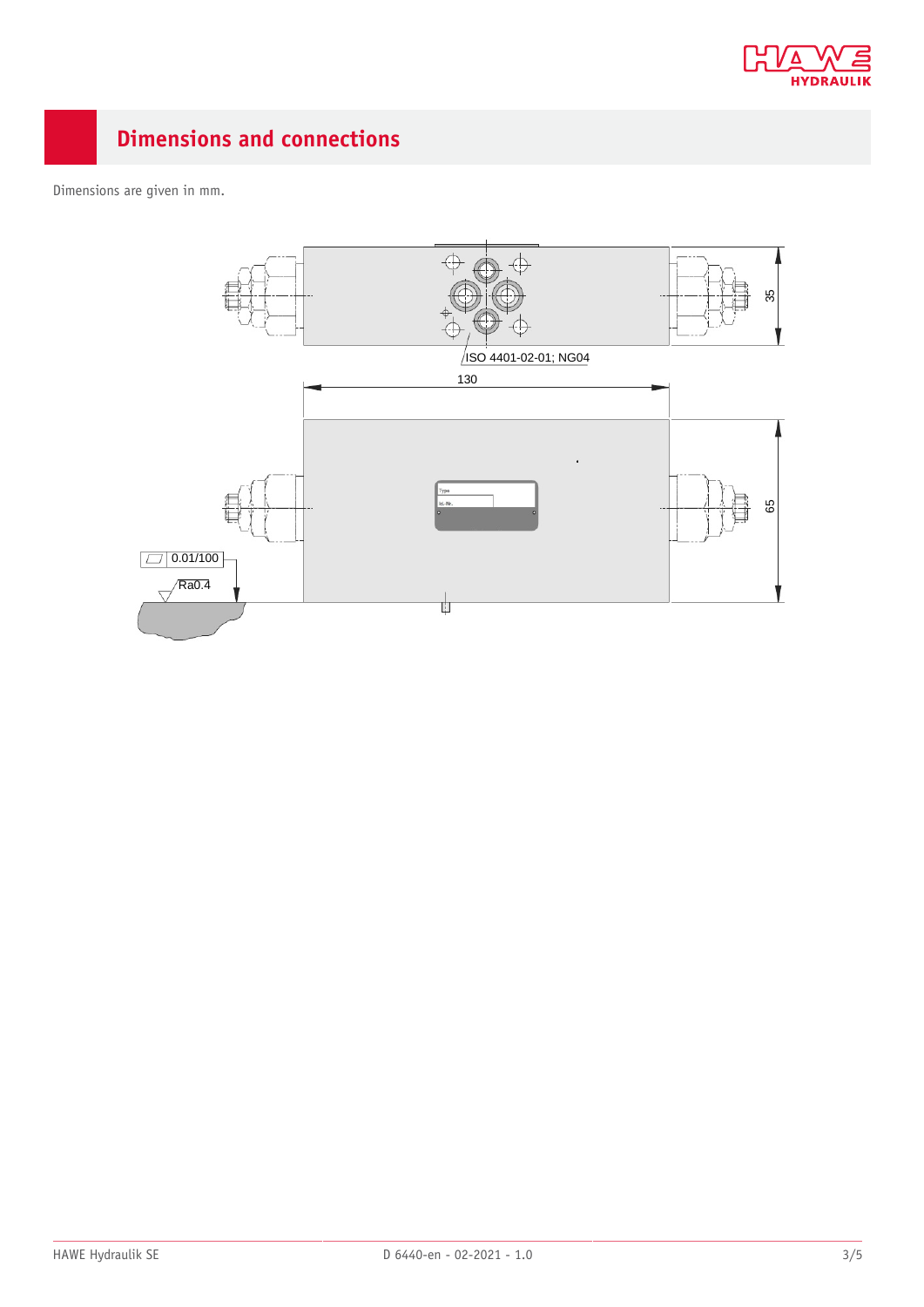

## <span id="page-3-0"></span>**Order information**

#### **Type code**